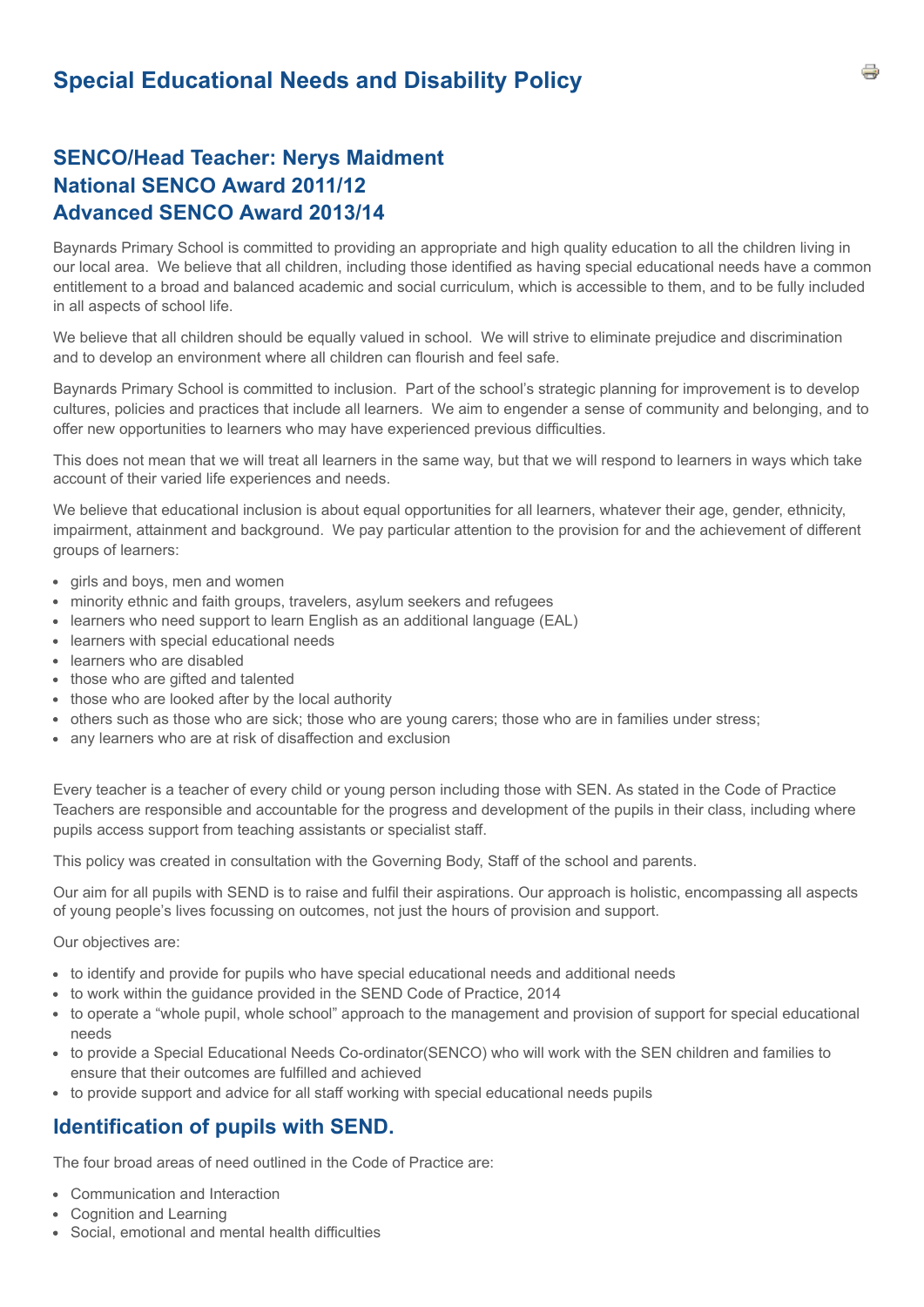• Sensory/and or physical needs.

At Baynards we identify the needs of pupils by considering the needs of the whole child which will include not just the special educational needs of the child or young person.

We believe that high quality teaching, differentiated for individual pupils, is the first step in responding to pupils who have or may have SEN. Additional intervention and support cannot compensate for a lack of good quality teaching. At Baynards we regularly and carefully review the quality of teaching for all pupils, including those at risk of underachievement. This includes reviewing and, where necessary, improving, teachers' understanding of strategies to identify and support vulnerable pupils and their knowledge of the SEN most frequently encountered.

The diagram below illustrates the level of support required depending on the need.



# **Managing pupils needs on the SEND register**

The SENCo is responsible for monitoring the provision and impact for each child identified on the Special Needs Register. This is reviewed half termly during pupil progress meetings with the class teacher and the SENCo. Parents meet half termly in addition to the parent consultation evenings to discuss the progress and outcomes of the pupils on the SEND register. We believe that parental input is vital in ensuring that pupils reach their full potential.

All pupils identified as having 'Higher Needs' and 'Complex Needs' will also have an annual 'One Plan' meeting'. This involves all professionals involved and places the family and child at the centre of the meeting. It takes a holistic approach to how the pupil and family can meet their goals and the steps required for professionals to implement to aid and enhance this process.

All pupils on the SEND register complete a 'One Page Profile' this outlines their learning needs and provides specific targets for the individual to work on in order to move forward with their learning.

### **Supporting pupils at schools with medical conditions**

At Baynards we recognise that pupils at school with medical conditions should be properly supported so that they have full access to education, including school trips and physical education. We fully comply with our duties under the Equality Act 2010.

If children have a medical condition then we would work closely with our health care professionals to ensure that we create the most suitable learning environment achievable for the child to fully access the curriculum.

### **Training and Resources**

We maximise the funding allocated for pupils with Special Educational Needs to ensure that they not only have the correct resources and provision available to them, but also to focus on how they can meet their outcomes successfully.

If training needs are identified to support pupils with varying needs this forms part of the professional development of the staff at the school.